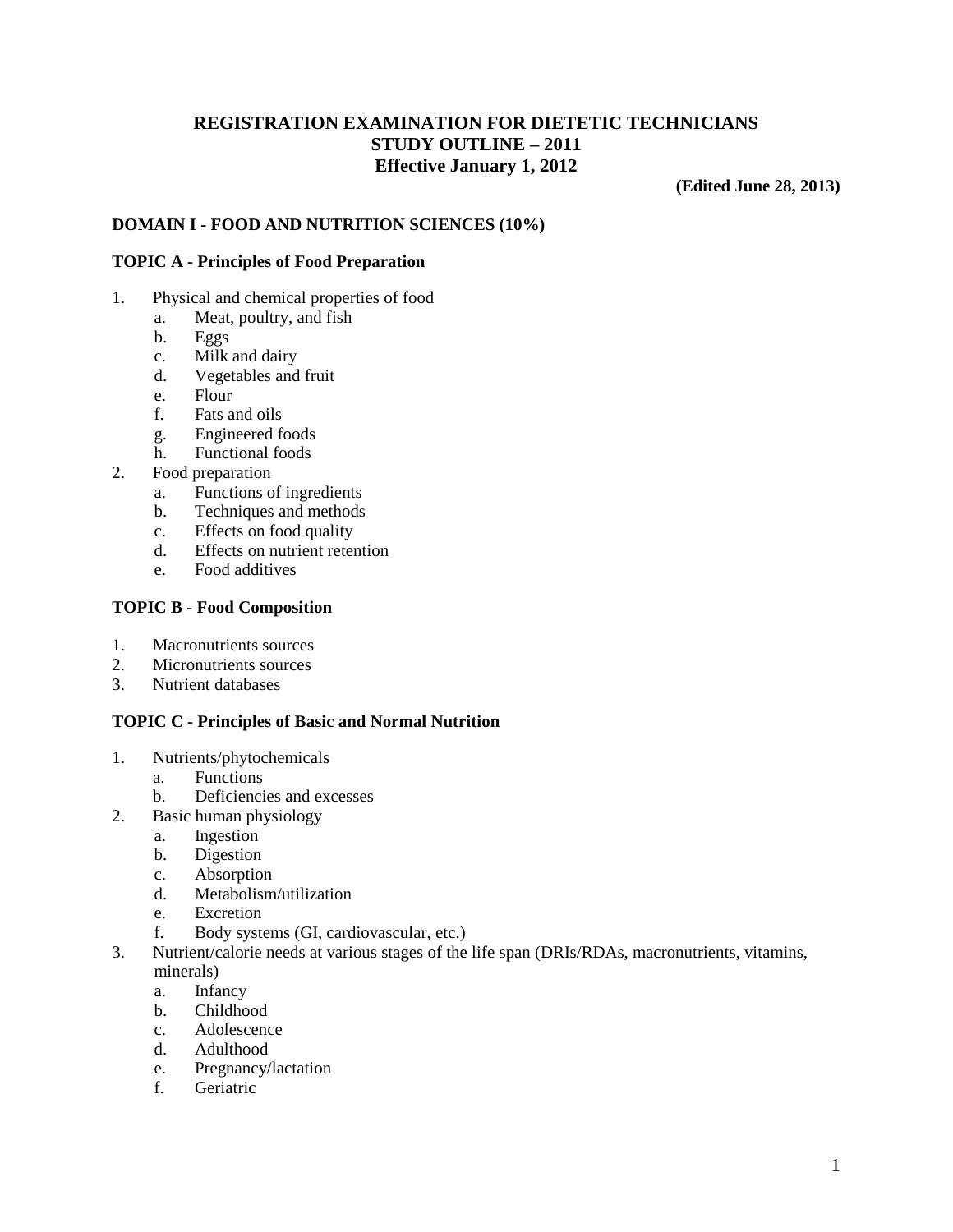# **DOMAIN II - NUTRITION CARE FOR INDIVUDUALS AND GROUPS – (34%)**

### **TOPIC A – Screening and Assessment**

- 1. Nutrition screening
	- a. Purpose
	- b. Selection and use of risk factors
	- c. Values and limitations
	- d. Methodology
	- e. Documentation
- 2. Nutrition assessment of individuals
	- a. Anthropometric data: height, weight, body frame, standard weight for height, weight/height ratio (BMI), skinfolds, circumferences, growth charts
	- b. Biochemical/laboratory
		- (1) Lab abbreviations
		- (2) Lab values related to and indicative of nutritional status
	- c. Clinical
		- (1) Physical assessments, signs, symptoms
		- (2) Medical history
		- (3) Activity patterns/level of intensity, duration
		- (4) Drug/medications/nutrient interaction implications for potential nutritional problems
		- (5) Medical terminology
	- d. Dietary intake
		- (1) Assessment method
			- (a) 24-hour recall
			- (b) Food frequency questionnaire
			- (c) Diet history
			- (d) Interviews/verification
		- (2) Analysis of dietary information
		- (3) Oral dietary supplements (vitamins, herbs, and other integrative & functional medicines)
	- e. Economic/social
		- (1) Socioeconomic
		- (2) Cultural/religious food patterns
		- (3) Psychological/behavioral
		- (4) Lifestyles/preferences
		- (5) Food fads/cultism
		- (6) Level of education
		- (7) Nutrition knowledge, interest
- 3. Nutrition assessment of populations
	- a. Nutrition status indicators
		- (1) Age, sex, ethnic and cultural groups
		- (2) Specific needs populations
		- (3) Nutrition risk factors
	- b. Demographic data
	- c. Nutritional screening surveillance systems
		- (1) National surveys
		- (2) Reference data
	- d. Community health resources data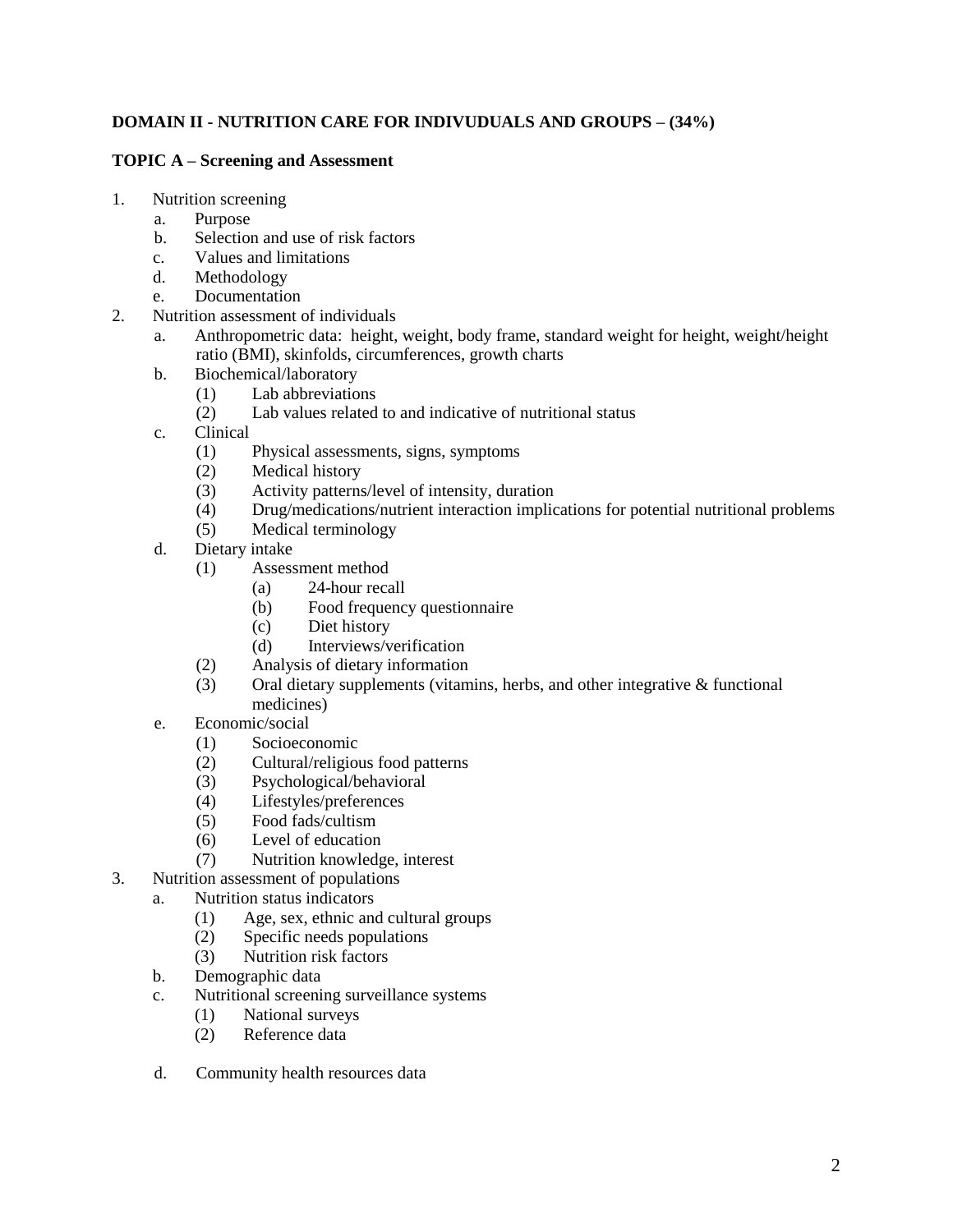- (1) Food programs
- (2) Consumer education resources
- (3) Health services
- e. Public health programs and practices
	- (1) Public health principles
	- (2) Programs

# **TOPIC B - Diagnosis**

- 1. Relationship between nutrition diagnoses and medical diagnoses
	- a. Identifying conditions of common medical diagnoses affecting nutrition care
	- b. Determining nutrition risk factors for current medical diagnoses
- 2. Data sources and tools for nutrition diagnosis of common conditions
	- a. Organizing assessment data
	- b. Using standardized language
- 3. Problem definition of common conditions
- 4. Etiologies (Cause / contributing risk factors)
	- a. Identifying underlying causes and contributing risk factors for nutrition diagnoses of common conditions
	- b. Making cause and effect linkages of common conditions
- 5. Signs and symptoms (Defining characteristics)
	- a. Linking signs and symptoms to etiologies of common conditions
	- b. Using subjective (symptoms) and/or objective (signs) data

# **TOPIC C –Planning & Intervention**

- 1. Intervention for individuals
	- a. Nutrition care for health promotion and disease prevention
		- (1) Identify desired outcomes/actions
			- (a) Relationship of nutrition to maintenance of health and prevention of disease during major stages of the life span
			- (b) Propaganda
				- (i) Popular Diets
				- (ii) Health Fraud
				- (iii) Marketing Gimmicks
		- (2) Determine energy/nutrient needs specific to life span stage
		- (3) Menu planning for health promotion
			- (a) Nutritional adequacy
			- (b) Client acceptance, diet patterns, schedules
			- (c) Socio-cultural ethnic factors
			- (d) Substitutions and food preferences
			- (e) Cost factors
			- (f) Food labeling
			- (g) Recipe modification
	- b. Medical Nutrition Therapy
		- (1) Planning
			- (a) Identify desired outcomes and actions
			- (b) Treatment of major-related disorders or conditions
				- (i) Cardiovascular
					- (aa) Lipid Disorders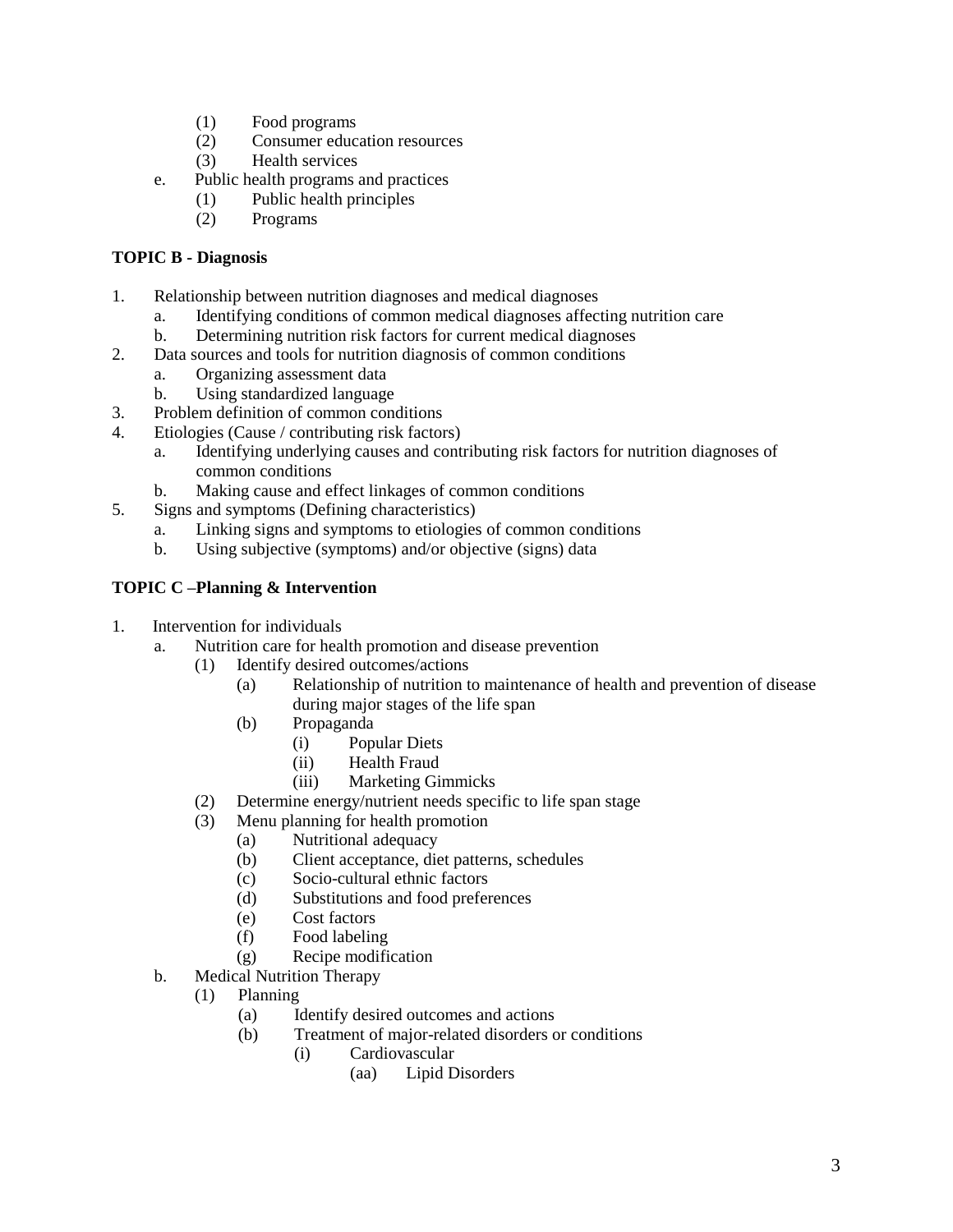- (bb) Hypertension
- (ii) Critical care
	- (aa) Trauma
		- (bb) Surgery
	- (cc) Burns
- (iii) Metabolic disorders
	- (aa) Diabetic
	- (bb) PKU
	- (cc) Other
- (iv) Gastrointestinal
	- (aa) Hepatic
	- (bb) Pancreatic
- (v) Malnutrition
	- (aa) Protein
	- (bb) Calorie
	- (cc) Vitamin
	- (dd) Mineral
- (vi) Oncologic conditions
- (vii) Renal disorders
- (viii) Respiratory disorders
- (ix) Wound care
- (c) Determination of energy/nutrient needs specific to condition
- (d) Determine specific feeding needs
	- (i) Composition/texture of foods
	- (ii) Sources and preparation standards
		- (aa) Modified diet products
			- (bb) Enteral feedings
			- (cc) Food supplements
	- (iii) Methods of nourishment
		- (aa) Routes (oral, enteral, parenteral)
		- (bb) Techniques/equipment
		- (cc) Values/limitations/complications
	- (iv) Diet patterns/schedules and/or specific meals for diagnostic tests (test meals)
- (2) Implementing care plans
	- (a) Provision of individualized nutrition care for specific nutrition-related problems
	- (b) Communication regarding plans with:
		- (i) Other healthcare personnel (e.g., team rounds, care conferences)
		- (ii) Patients/families
	- (c) Counseling
	- (d) Discharge planning for continuity of care
	- (e) Documenting implementation; appropriate charting techniques; confidentiality; protocol
- 2. Interventions for populations
	- a. Dietary guides and their use
		- (1) DRI/RDA
		- (2) Food Group Plans; (i.e., My Plate)
		- (3) Federal dietary guidelines and goals;
			- (a) *Dietary Guidelines for Americans*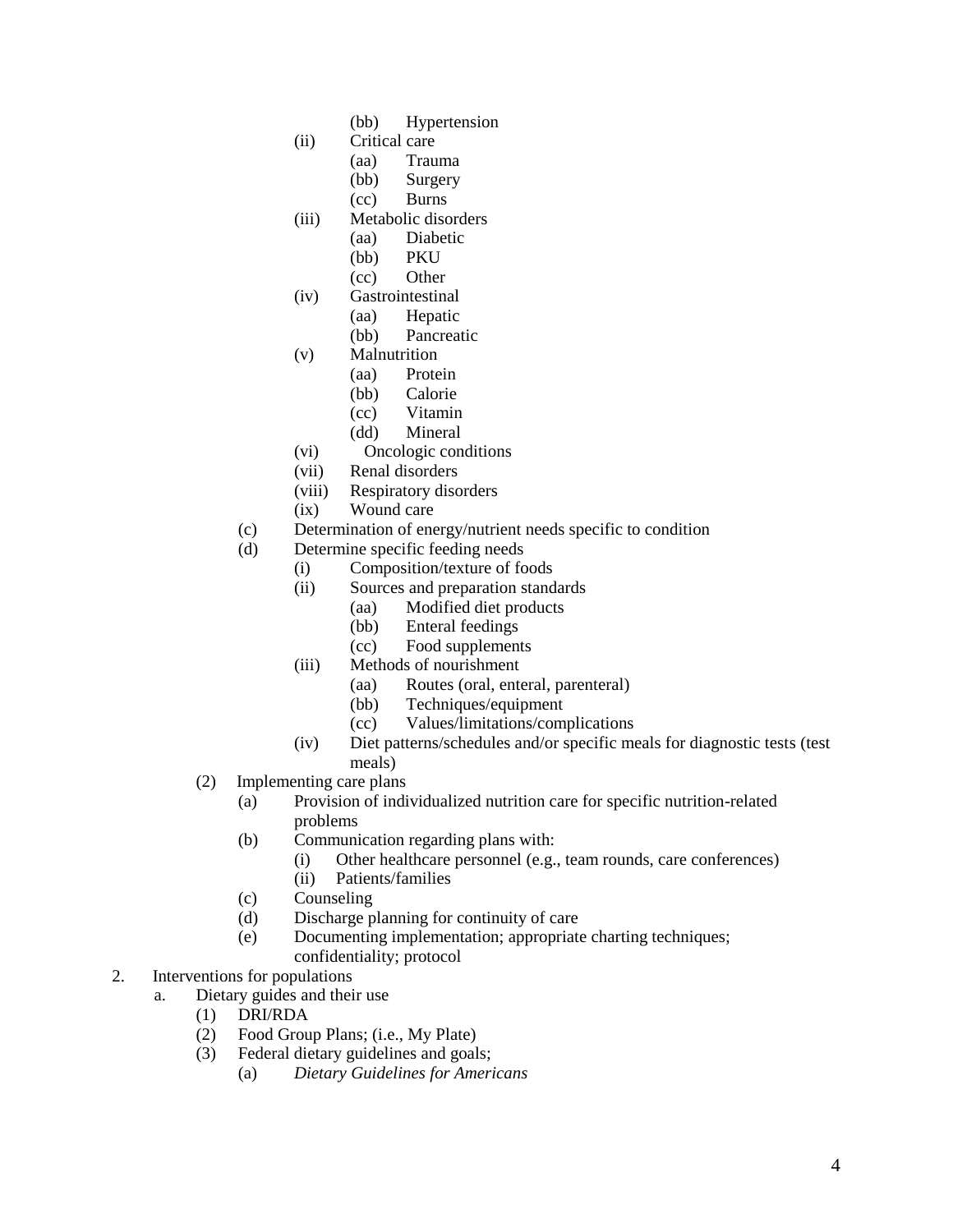- (b) *Surgeon General's Report on Nutrition and Health*
- (4) National groups
	- (a) National Heart, Lung & Blood Institute (NHLBI)
	- (b) American Cancer Society
	- (c) American Heart Association (AHA)
	- (d) National Cholesterol Education Program
	- (e) Breastfeeding initiatives
	- (f) Other
- b. Community nutrition programs services and implementation
	- (1) Federal resources and food assistance programs
		- (a) SNAP (Supplemental Nutrition Assistance Program)
		- (b) Title III Nutrition Services
		- (c) Child Nutrition Programs
			- (i) School Breakfast and Lunch Programs
			- (ii) Other
		- (d) Special Supplemental Nutrition Program for Women, Infants, and Children
		- (g) Expanded Food and Nutrition Education Program (EFNEP)
	- (2) Food banks and other community resources

### **TOPIC D - Monitoring and Evaluation**

- 1. Monitoring progress and updating previous care for uncomplicated conditions of common conditions
	- a. Monitoring responses to nutrition care
	- b. Comparing outcomes to nutrition interventions
- 2. Measuring outcome indicators
	- a. Using ADA evidence based guides for practice
- 3. Evaluating outcomes for common conditions
	- a. Direct nutrition outcomes
	- b. Clinical and health status outcomes
	- c. Patient-centered outcomes
	- d. Health care utilization outcomes
- 4. Communicating with Registered Dietitian
- 5. Determining continuation of care
	- a. Continuing and updating care
	- b. Discontinuing care
- 6. Documentation
	- a. Electronic medical record
	- b. Privacy of medical information (HIPAA)
	- c. Data mining

# **DOMAIN III – PRINCIPLES OF EDUCATION AND TRAINING (7%)**

#### **TOPIC A - Assessment and Planning**

- 1. Components of the educational-plan
	- a. Targeted setting/clientele
		- (1) In-service education (students, health and rehabilitative service providers)
		- (2) Patient/client counseling
		- (3) Other (i.e., on-the-job training, telemedicine/telehealth, e-learning)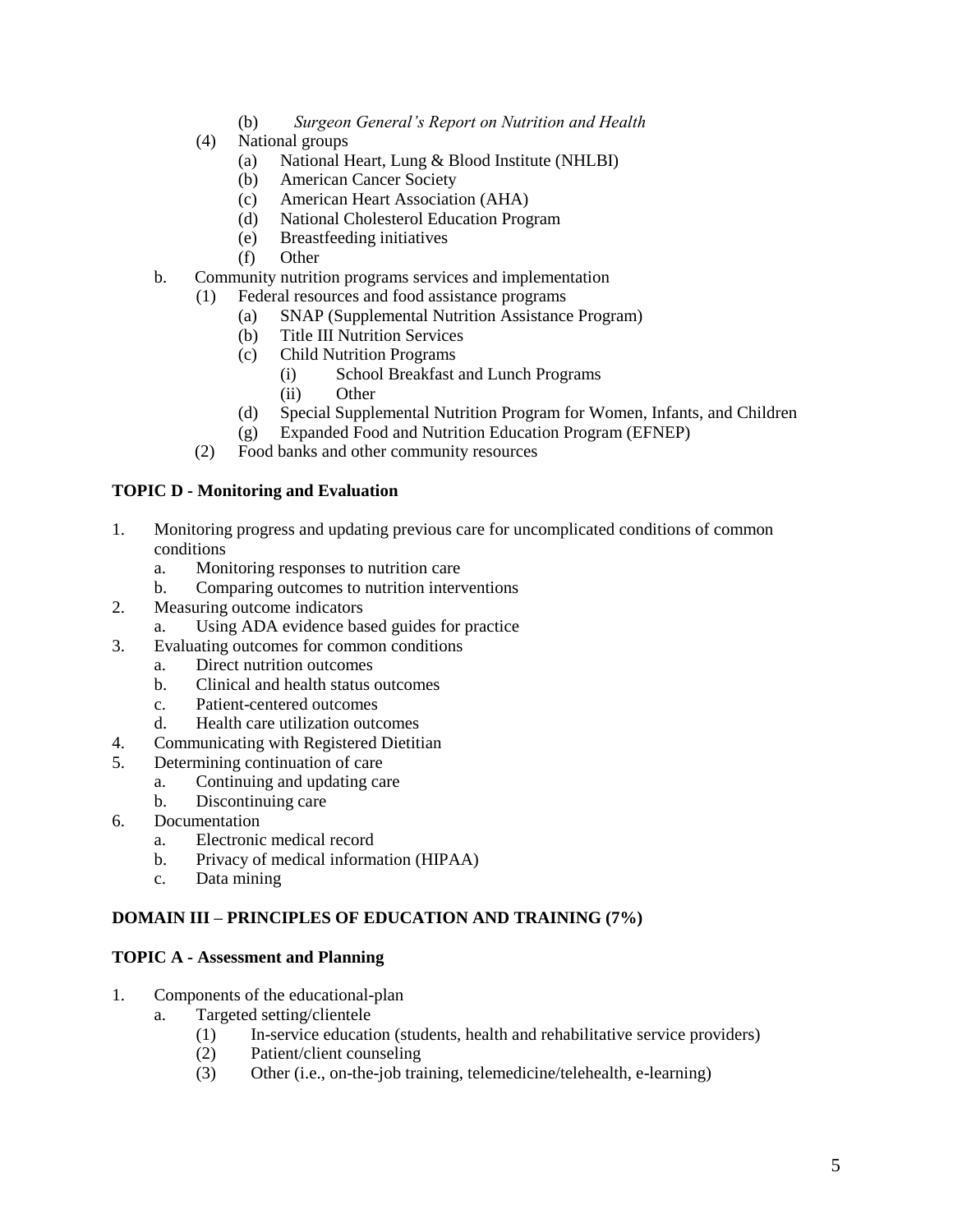- b. Goals and objectives
- c. Needs assessment (external constraints, competing programs, illness)
- d. Content: community resources, learning activities/methodology, references and handouts; audiovisual specifications
- e. Evaluation criteria
- f. Budget development
- g. Program promotion
- 2. Educational readiness assessment
	- a. Motivational level
	- b. Educational level
	- c. Situational: environmental, economic
	- d. Target group/populations

#### **TOPIC B – Implementation and Evaluation**

- 1. Implementation
	- a. Communication
		- (1) Interpersonal
		- (2) Group process
	- b. Methods of instruction
- 2. Evaluation of educational outcomes
	- a. Measurement of learning
		- (1) Formative
		- (2) Summative
	- b. Evaluation of effectiveness of educational plan
- 3. Documentation

# **DOMAIN IV - FOODSERVICE SYSTEMS (22%)**

# **TOPIC A - Menu Planning**

- 1. Types of menus
	- a. Nonselective, selective
	- b. Cycle, static
	- c. Retail, restaurant, room service
- 2. Menu development
	- a. Guidelines
	- b. Clients
	- c. Operational influences
	- d. External influences, contingencies (renovation, disaster, emergencies)
	- e. Client/customer satisfaction measuring and documentation
- 3. Menu modifications texture, nutrient, cultural, allergy, food sensitivities

#### **TOPIC B - Procurement and Supply Management**

- 1. Develop specifications for purchase of food/supplies
	- a. Specifications (quantitative and qualitative)
	- b. Product and packaging selection
	- c. Vendor selection (bids and contracts)
- 2. Policies and procedures (purchase, receipt, storage and distribution of food and supplies)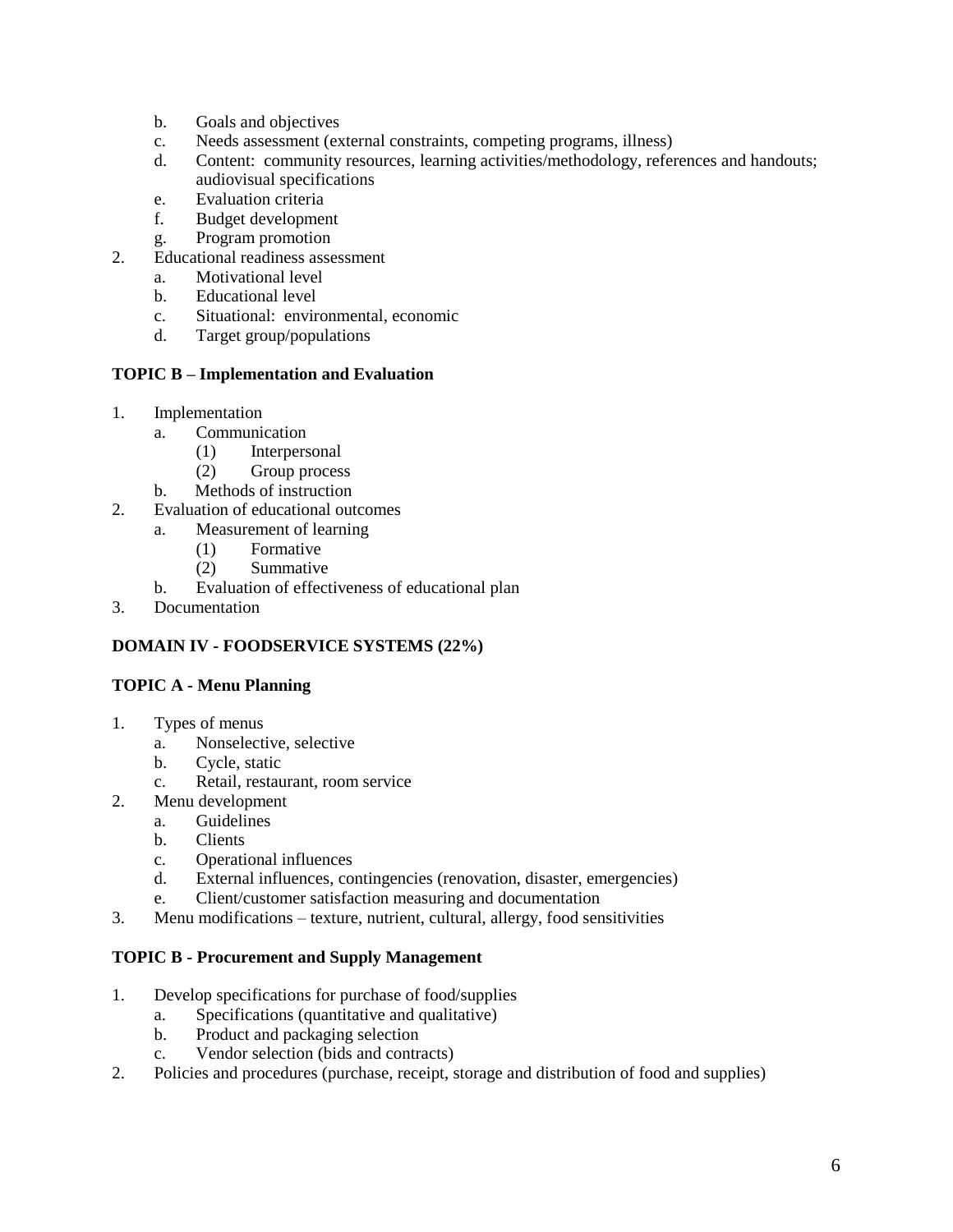- a. Purchasing systems, methods and decisions
- b. Inventory management
- c. Ordering food and supplies

#### **TOPIC C - Food Production, Distribution, and Service**

- 1. Production
	- a. Procedures
		- (1) Recipes
		- (2) Cooking methods
		- (3) Ingredient control
		- (4) Portion control
			- (i) Yield analysis
			- (ii) Costing
			- (iii) Pricing
	- b. Forecasting food demand
	- c. Production systems
		- (1) Conventional
		- (2) Commissary
		- (3) Ready prepared
		- (4) Assembly serve
		- (5) Cook chill
		- (6) Display cooking
- 2. Distribution and Service
	- a. Form of food delivered
	- b. Type of service systems (centralized and decentralized)
	- c. Clients and customers served
	- d. Schedules of assembly and breakdown
	- e. Room service

# **TOPIC D – Sanitation, Safety, Equipment, and Facilities**

- 1. Safety
	- a. Employee safety
	- b. Safety programs and practices
	- c. Customer safety
- 2. Sanitation and food safety
	- a. Principles
		- (1) Contamination and spoilage
		- (2) Factors affecting bacterial growth
		- (3) Signs and symptoms of food borne illness
	- b. Sanitation practices and infection control
		- (1) Personal hygiene
		- (2) Food and equipment temperature control
		- (3) Food handling techniques
		- (4) HACCP
	- c. Regulations
		- (1) Governmental
		- (2) Agencies
	- d. Food quality and safety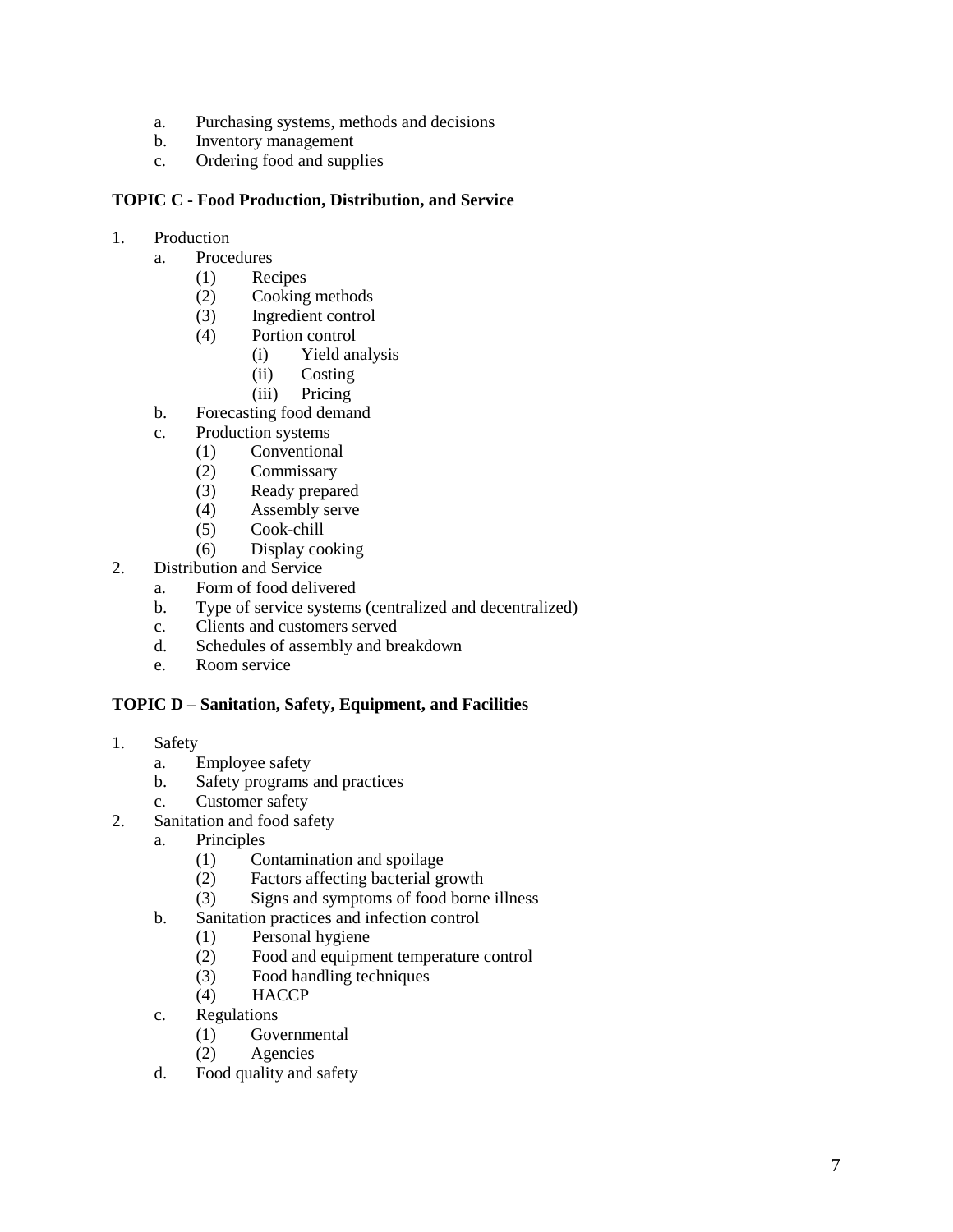- (1) Temperature
- (2) Additives
- (3) Documentation and record keeping
- (4) Crisis management
- 3. Equipment and facility planning
	- a. Layout design and planning considerations
	- b. Roles and responsibilities of planning team members
	- c. Equipment specification
	- d. Equipment selection

### **TOPIC E – Sustainability**

- 1. Food and water
- 2. Non-food
	- a. Supplies
	- b. Equipment
- 3. Waste management
	- a. Storage
	- b. Reduction
	- c. Disposal

### **DOMAIN V – MANAGEMENT OF FOOD AND NUTRITION SERVICES (27%)**

#### **TOPIC A - Human Resources**

- 1. Organizational relationships
	- a. Organizational charts
	- b. Job descriptions, specifications, and classifications
- 2. Staff recruitment, supervision and retention
	- a. Procedures for regulation compliance
		- (1) Labor laws
		- (2) Union contracts
	- b. Recruitment, selection, and orientation
	- c. Scheduling
	- d. Productivity and work simplification
	- e. Performance standards
	- f. Performance appraisals and documentation
	- g. Personnel actions
	- h. Retention
	- i. Diversity

#### **TOPIC B - Finance and Materials**

- 1. Budget development
	- a. Financial objectives
	- b. Operational and capital
	- c. Components
		- (1) Revenue
		- (2) Direct costs
		- (3) Indirect costs
		- (4) Profit/loss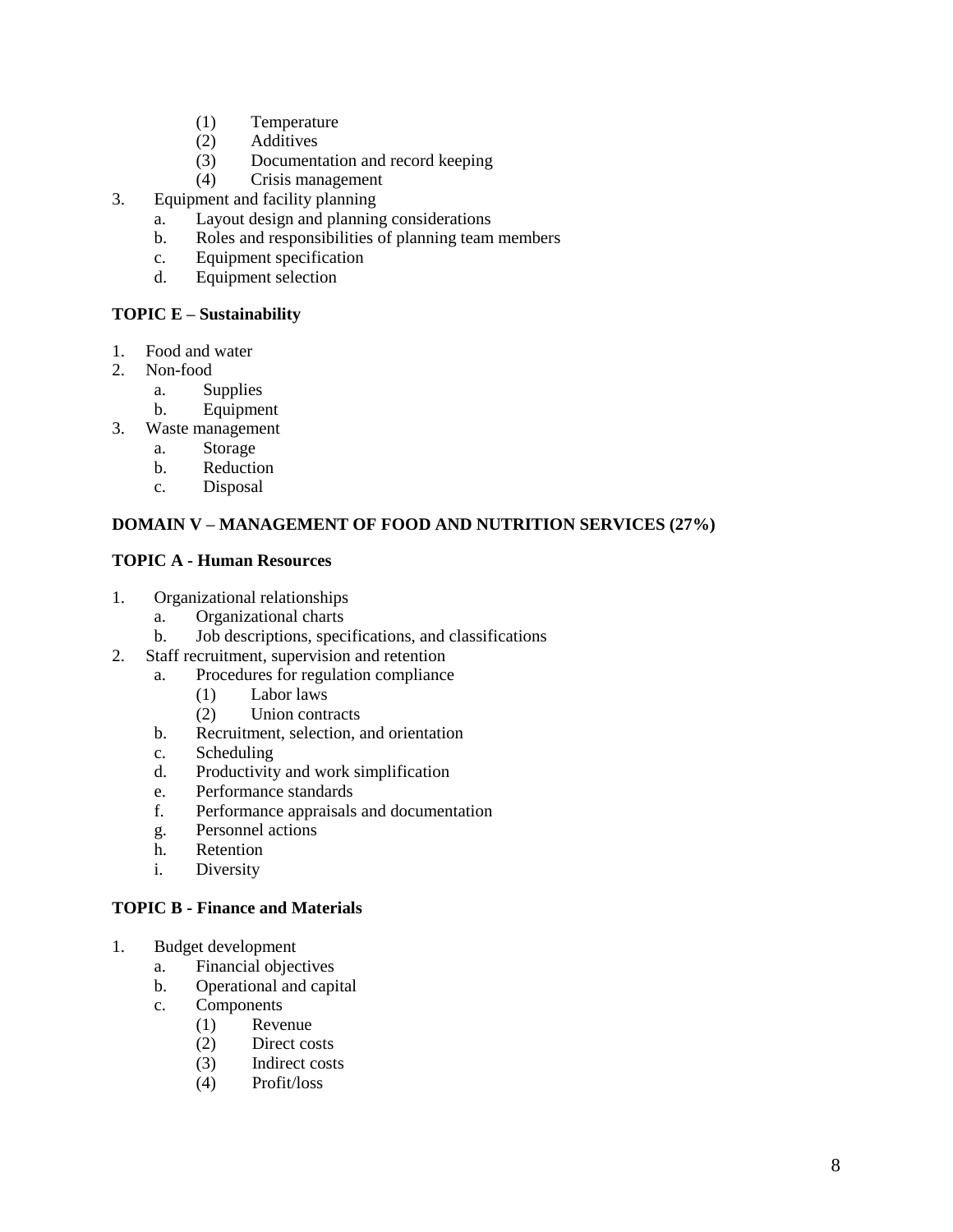- 2. Financial analysis
	- a. Labor
	- b. Food
	- c. Capital
	- d. Other
- 3. Cost controls and materials management
- 4. Financial performance monitoring and evaluation

# **TOPIC C - Marketing Products and Services**

- 1. Marketing purpose and planning
	- a. Techniques/methods (i.e., surveying audience needs/preferences)
	- b. Preparation and implementation
	- c. Evaluation (document findings, adjust and correct)
- 2. Marketing strategies
	- a. Product
	- b. Place
	- c. Promotion
	- d. Price

# **TOPIC D – Management Principles and Functions**

- 1. Management principles
	- a. Approaches
		- (1) Classical/traditional
		- (2) Behavioral
		- (3) Integration
	- b. Skills
		- (1) Technical
		- (2) Human
		- (3) Conceptual
	- c. Traits
		- (1) Interpersonal communication
		- (2) Use of authority/influence/power
		- (3) Other
	- d. Roles
		- (1) Information giving
		- (2) Conflict resolution
		- (3) Problem solving
		- (4) Decision making other
- 2. Planning process
	- a. Short and long range
	- b. Strategic and operational
	- c. Policies and procedures
	- d. Disaster preparedness
- 3. Organizing
	- a. Structure/design of department/unit
	- b. Establishing priorities
	- c. Tasks/activities and action plans
	- d. Resource allocation